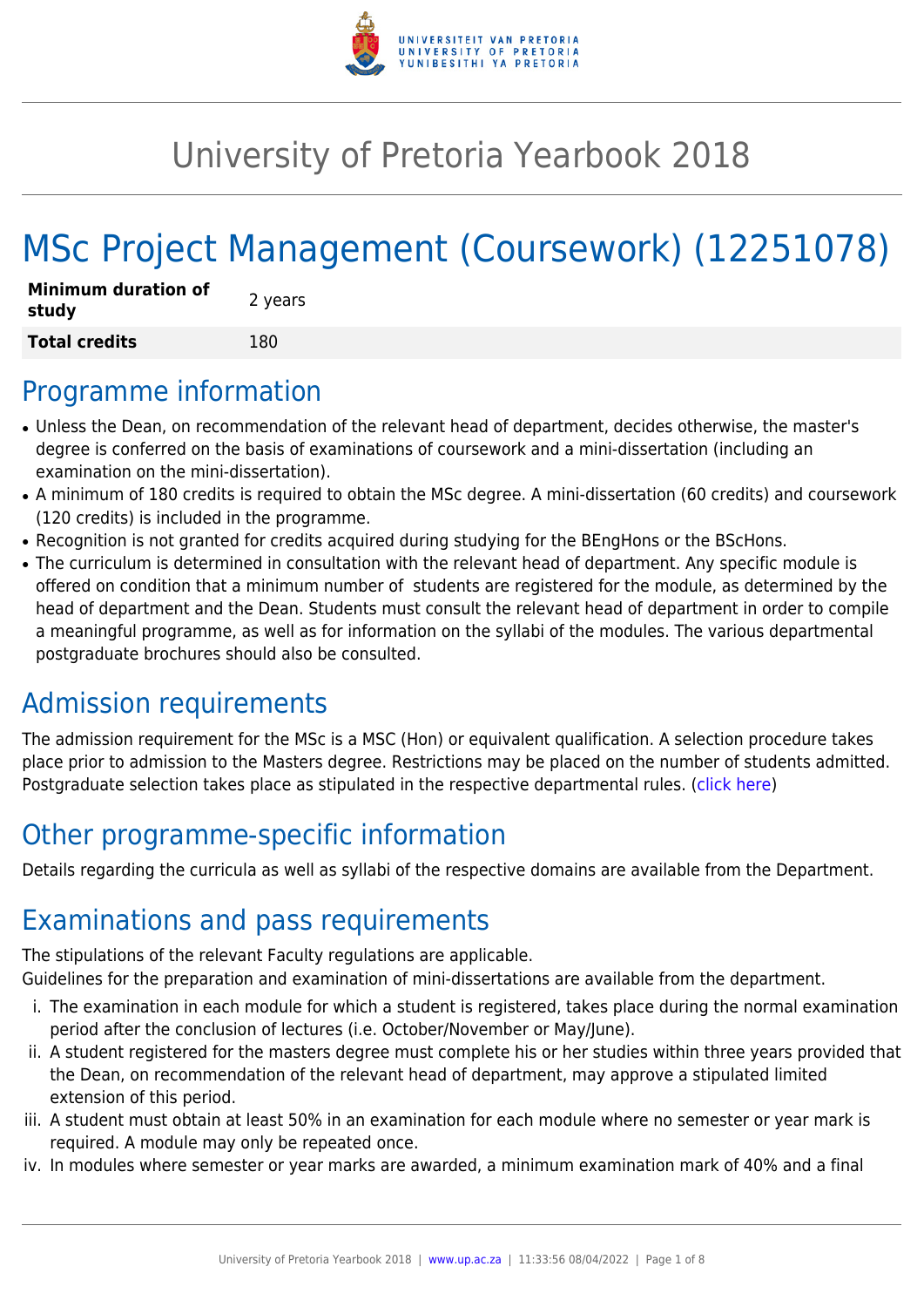

mark of 50% is required.

v. No supplementary or special examinations are granted at postgraduate level.

# Research information

A student must by means of a mini-dissertation prove that he or she is capable of planning, instituting and executing a scientific investigation. As part of the examination a student must submit an article and present at the final year symposium. The article should be based on the research that the student has conducted for the dissertation and be approved by the supervisor. Conferment of the degree may be made subject to compliance with the stipulations of this regulation.

# Pass with distinction

- Unless the Dean, on recommendation of the relevant head of department, decides otherwise, the master's degree is conferred on the basis of examinations of coursework and a mini-dissertation (including an examination on the mini-dissertation).
- A minimum of 180 credits is required to obtain the MSc degree. A mini-dissertation (60 credits) and coursework (120 credits) is included in the programme.
- Recognition is not granted for credits acquired during studying for the BEngHons or the BScHons.
- The curriculum is determined in consultation with the relevant head of department. Any specific module is offered on condition that a minimum number of students are registered for the module, as determined by the head of department and the Dean. Students must consult the relevant head of department in order to compile a meaningful programme, as well as for information on the syllabi of the modules. The various departmental postgraduate brochures should also be consulted.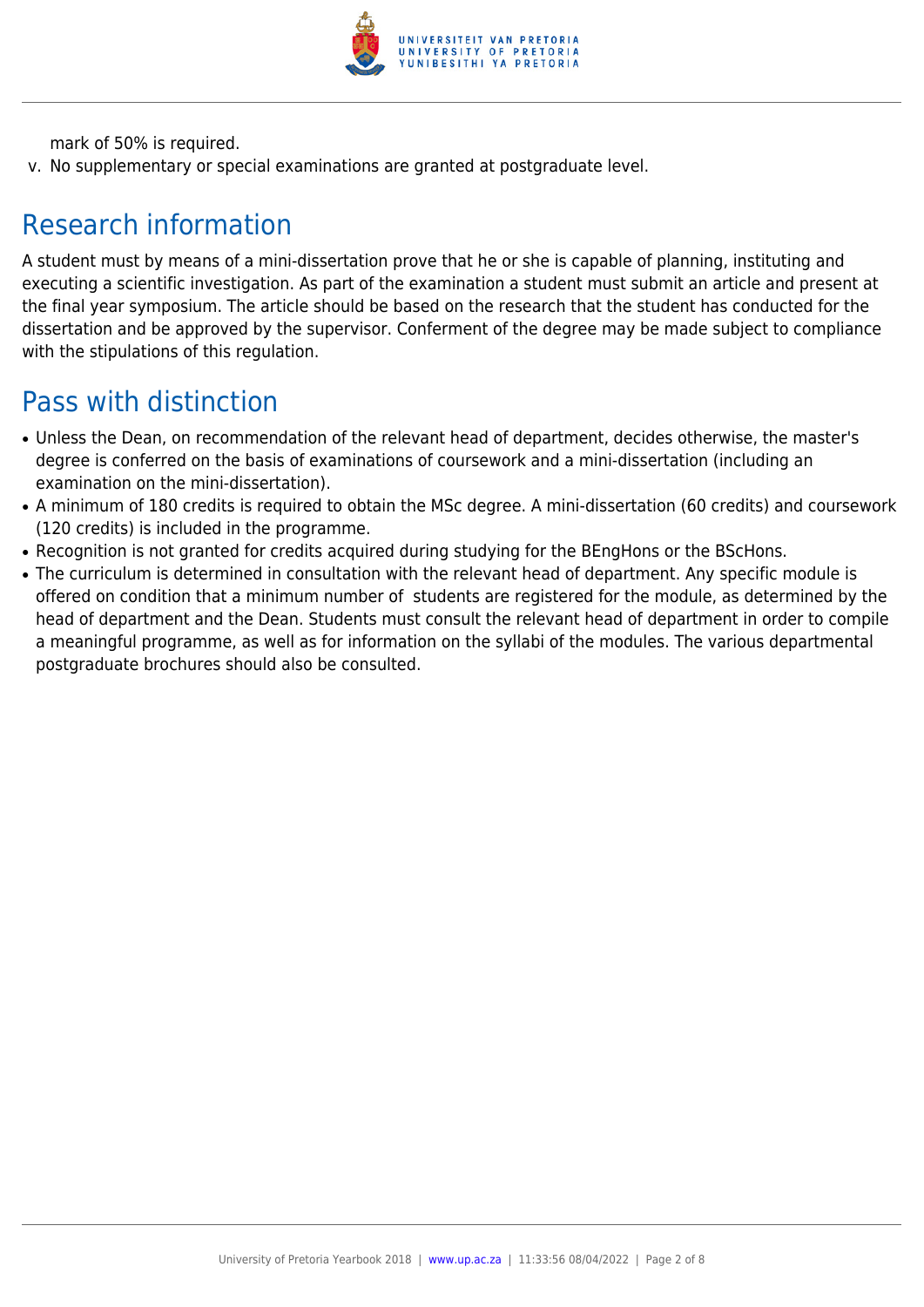

# Curriculum: Year 1

**Minimum credits: 80**

### **Core modules**

### **Project human resource management 801 (IHR 801)**

| <b>Module credits</b>         | 10.00                                                                                |
|-------------------------------|--------------------------------------------------------------------------------------|
| <b>Prerequisites</b>          | No prerequisites.                                                                    |
| <b>Contact time</b>           | 16 lectures per week, 4 web-based periods per week, 5 discussion classes per<br>week |
| Language of tuition           | Module is presented in English                                                       |
| <b>Department</b>             | Engineering and Technology Management                                                |
| <b>Period of presentation</b> | Semester 2                                                                           |
|                               |                                                                                      |

### **Literature study 801 (ILS 801)**

| <b>Module credits</b>         | 10.00                                 |
|-------------------------------|---------------------------------------|
| <b>Prerequisites</b>          | No prerequisites.                     |
| <b>Contact time</b>           | 20 contact hours per semester         |
| Language of tuition           | Module is presented in English        |
| <b>Department</b>             | Engineering and Technology Management |
| <b>Period of presentation</b> | Semester 2                            |

#### **Module content**

The overall objective of this module is to provide students with sufficient knowledge and skills to undertake a detailed and comprehensive literature review. This module is an integral part of the research component and will be aligned with the research proposal of the student. The major part of the module consists of individual self-study done by the student outside the classroom in his/her own time, complemented by student-centred and co-operative learning/teaching methods during lectures. The self-study includes prescribed reading and individual assignments.

### **Research methodology 800 (INI 800)**

| <b>Module credits</b>         | 10.00                                 |
|-------------------------------|---------------------------------------|
| <b>Prerequisites</b>          | No prerequisites.                     |
| <b>Contact time</b>           | 20 contact hours per semester         |
| <b>Language of tuition</b>    | Module is presented in English        |
| <b>Department</b>             | Engineering and Technology Management |
| <b>Period of presentation</b> | Semester 1 or Semester 2              |
|                               |                                       |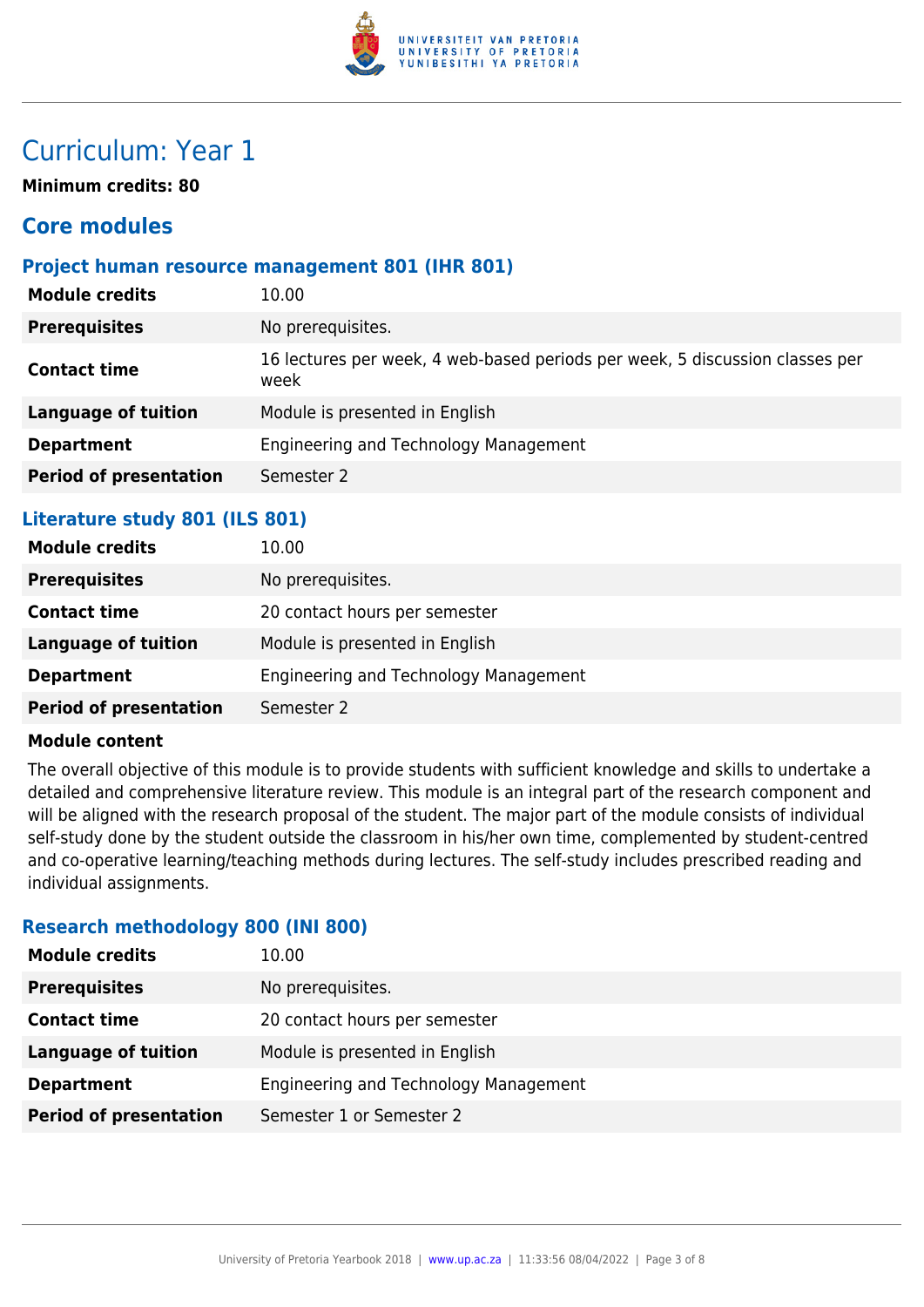

#### **Module content**

The overall objective of this module is to provide students with sufficient knowledge and skills to undertake independent research for a masters' dissertation. The major part of the course consists of individual self-study done by the student outside the classroom in his/her own time, complemented by student-centred and cooperative learning/teaching methods during lectures. The self-study includes prescribed reading, individual assignments and preparation for the examination.The lecturer will act as a guide to the students to acquire the necessary knowledge and skills through self-study and practical exercises, in addition to formal lecturers.

### **Project financial and cost management 802 (IPF 802)**

| <b>Module credits</b>         | 10.00                                 |
|-------------------------------|---------------------------------------|
| <b>Prerequisites</b>          | No prerequisites.                     |
| <b>Contact time</b>           | 20 contact hours per semester         |
| <b>Language of tuition</b>    | Module is presented in English        |
| <b>Department</b>             | Engineering and Technology Management |
| <b>Period of presentation</b> | Semester 1 or Semester 2              |
|                               |                                       |

### **Project procurement management 801 (IPJ 801)**

| <b>Module credits</b>         | 10.00                                 |
|-------------------------------|---------------------------------------|
| <b>Prerequisites</b>          | No prerequisites.                     |
| <b>Contact time</b>           | 20 contact hours per semester         |
| <b>Language of tuition</b>    | Module is presented in English        |
| <b>Department</b>             | Engineering and Technology Management |
| <b>Period of presentation</b> | Semester 2                            |
|                               |                                       |

### **Introduction to project management 801 (IPM 801)**

| <b>Module credits</b>         | 10.00                                 |
|-------------------------------|---------------------------------------|
| <b>Prerequisites</b>          | No prerequisites.                     |
| <b>Contact time</b>           | 20 contact hours per semester         |
| <b>Language of tuition</b>    | Module is presented in English        |
| <b>Department</b>             | Engineering and Technology Management |
| <b>Period of presentation</b> | Semester 1                            |

### **Project risk management 801 (IRM 801)**

| <b>Module credits</b> | 10.00                          |
|-----------------------|--------------------------------|
| <b>Prerequisites</b>  | No prerequisites.              |
| <b>Contact time</b>   | 20 contact hours per semester  |
| Language of tuition   | Module is presented in English |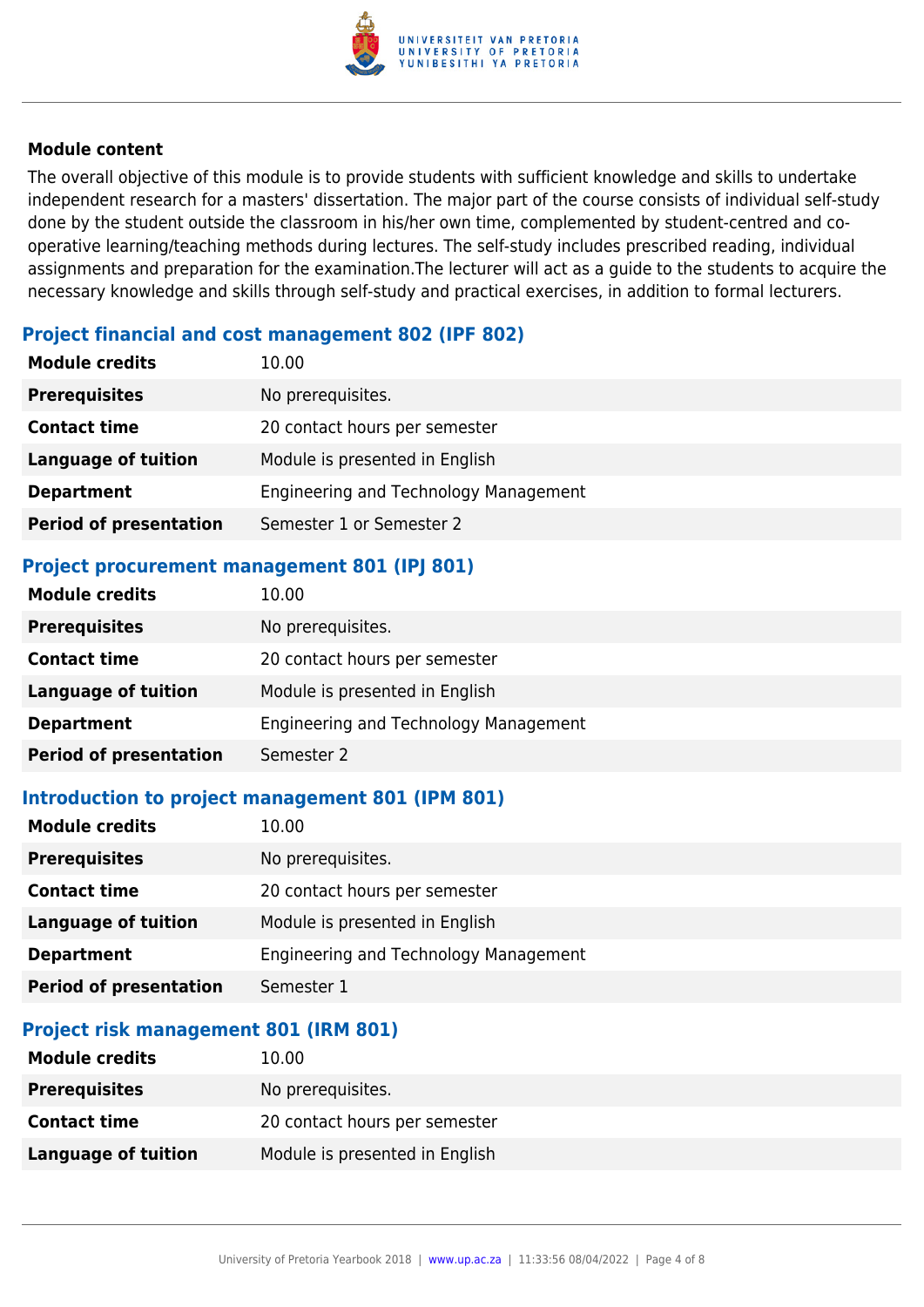

| <b>Department</b>             | Engineering and Technology Management |
|-------------------------------|---------------------------------------|
| <b>Period of presentation</b> | Semester 1 or Semester 2              |

### **Project systems engineering 802 (ISE 802)**

| <b>Module credits</b>         | 10.00                                 |
|-------------------------------|---------------------------------------|
| <b>Prerequisites</b>          | No prerequisites.                     |
| <b>Contact time</b>           | 20 contact hours per semester         |
| <b>Language of tuition</b>    | Module is presented in English        |
| <b>Department</b>             | Engineering and Technology Management |
| <b>Period of presentation</b> | Semester 1                            |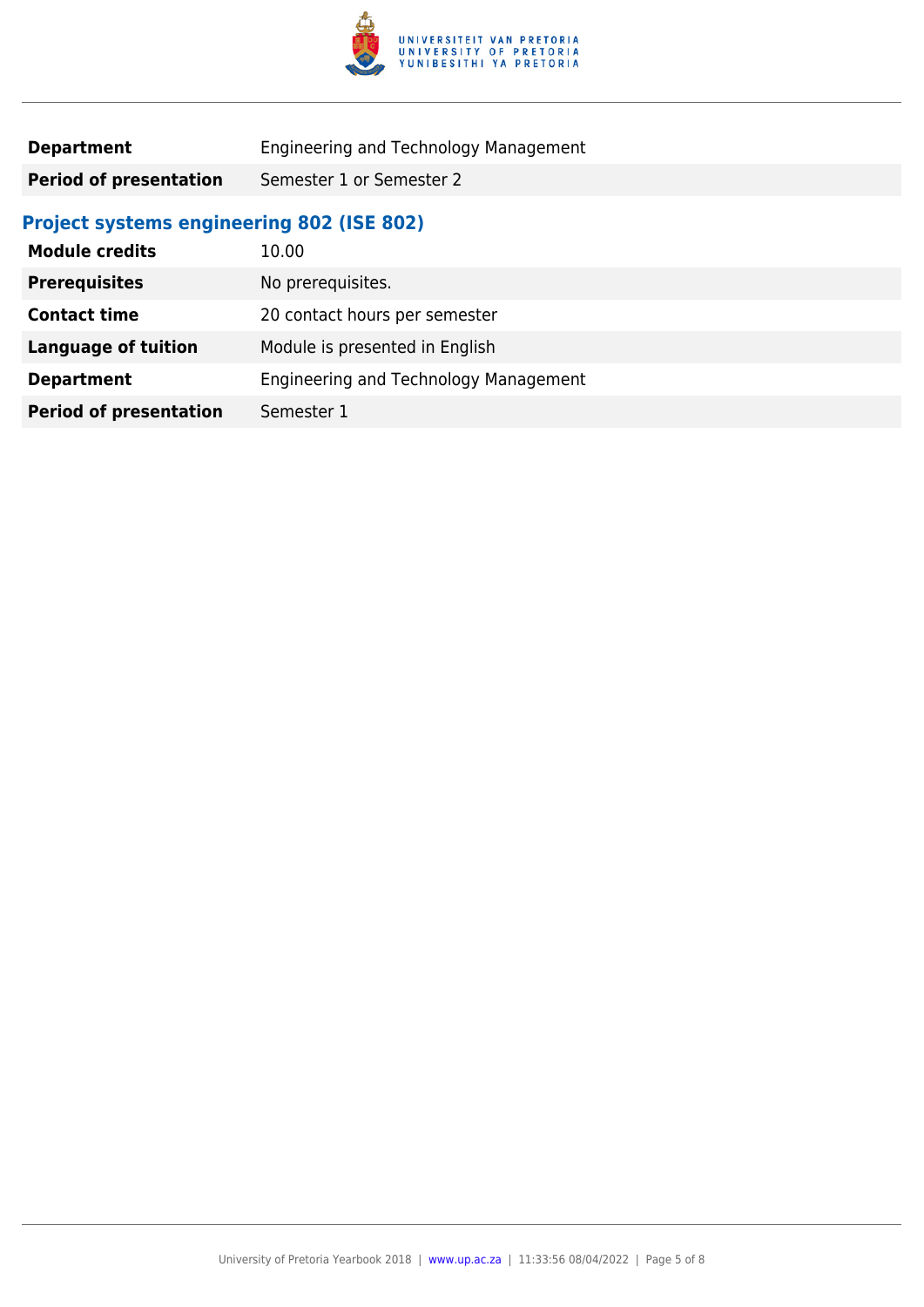

# Curriculum: Final year

**Minimum credits: 100**

### **Core modules**

### **Project management practice 801 (IMP 801)**

| <b>Module credits</b>         | 10.00                                 |
|-------------------------------|---------------------------------------|
| <b>Prerequisites</b>          | No prerequisites.                     |
| <b>Contact time</b>           | 20 contact hours per semester         |
| <b>Language of tuition</b>    | Module is presented in English        |
| <b>Department</b>             | Engineering and Technology Management |
| <b>Period of presentation</b> | Semester 1 or Semester 2              |

### **Mini-dissertation 898 (ISC 898)**

| <b>Module credits</b>         | 60.00                                 |
|-------------------------------|---------------------------------------|
| <b>Prerequisites</b>          | No prerequisites.                     |
| <b>Language of tuition</b>    | Module is presented in English        |
| <b>Department</b>             | Engineering and Technology Management |
| <b>Period of presentation</b> | Year                                  |

### **Module content**

The research component is the capstone of the MTM programme. It comprises an independent research study into an area of engineering, project or technology management, applying the principles learned during the programme. Although not a full master's dissertation, it is essential to produce something original and useful, both to an academic field in the respective programmes and to the public/private sector that searches for solutions. Although this is a dissertation of limited breadth and scope, it nonetheless has to comply with the requirements of scientific research.

### **Strategic project management 804 (ISM 804)**

| <b>Module credits</b>         | 10.00                                 |
|-------------------------------|---------------------------------------|
| <b>Prerequisites</b>          | No prerequisites.                     |
| <b>Contact time</b>           | 20 contact hours per semester         |
| <b>Language of tuition</b>    | Module is presented in English        |
| <b>Department</b>             | Engineering and Technology Management |
| <b>Period of presentation</b> | Semester 1 or Semester 2              |

### **Elective modules**

### **Marketing management 801 (IIM 801)**

**Module credits** 10.00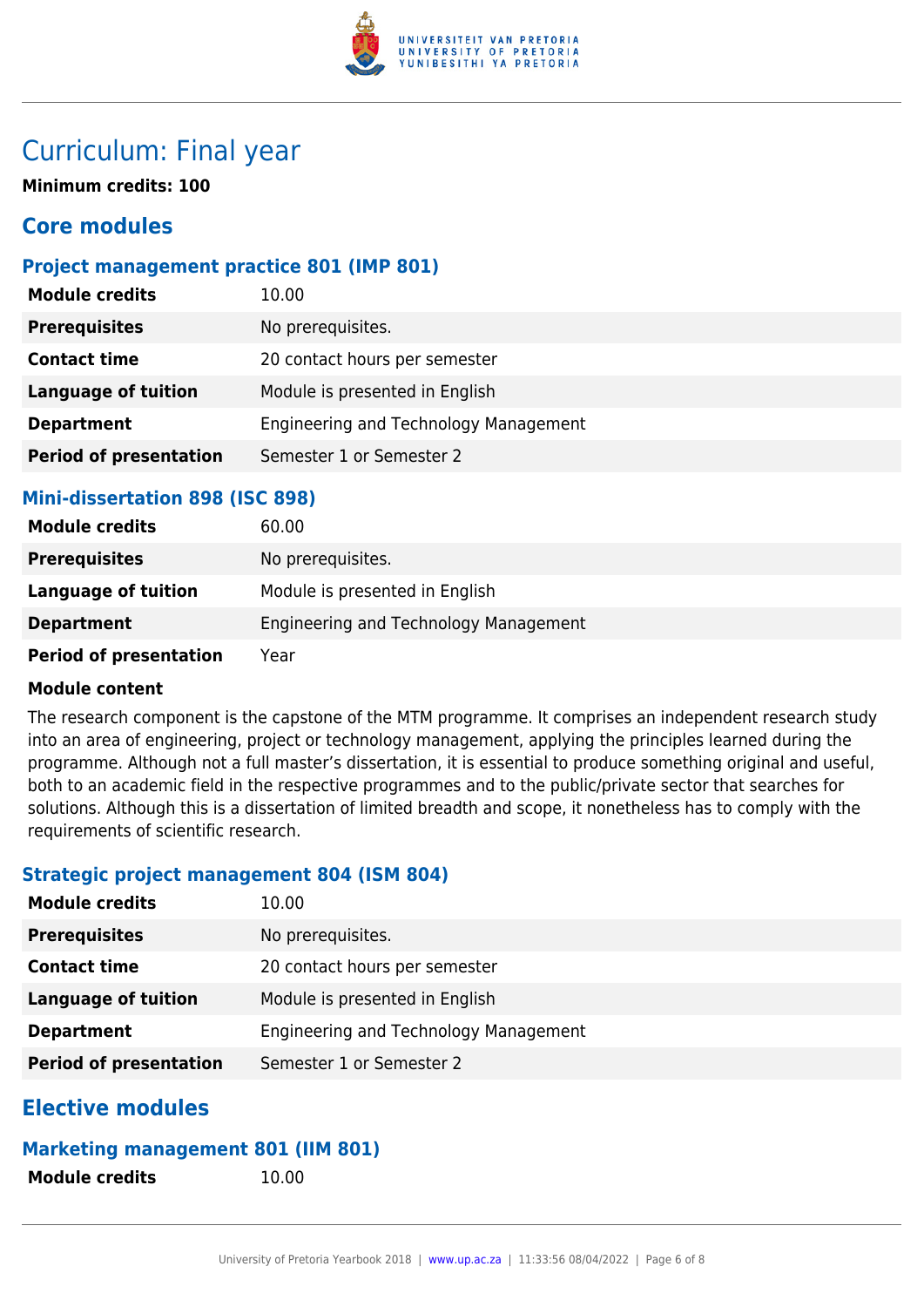

| <b>Prerequisites</b>          | No prerequisites.                                                               |
|-------------------------------|---------------------------------------------------------------------------------|
| <b>Contact time</b>           | 12 discussion classes, 20 lectures per week, 22 other contact sessions per week |
| Language of tuition           | Module is presented in English                                                  |
| <b>Department</b>             | Engineering and Technology Management                                           |
| <b>Period of presentation</b> | Semester 1                                                                      |

### **Information management 884 (ILB 884)**

| <b>Module credits</b>         | 10.00                                                                                                                    |
|-------------------------------|--------------------------------------------------------------------------------------------------------------------------|
| <b>Prerequisites</b>          | No prerequisites.                                                                                                        |
| <b>Contact time</b>           | 14 lectures per week, 2 web-based periods per week, 22 other contact sessions<br>per week, 6 discussion classes per week |
| <b>Language of tuition</b>    | Module is presented in English                                                                                           |
| <b>Department</b>             | <b>Informatics</b>                                                                                                       |
| <b>Period of presentation</b> | Semester 1                                                                                                               |

### **Legal aspects of project management 803 (ILC 803)**

### **New ventures and entrepreneurship 801 (IOE 801)**

| <b>Module credits</b>         | 10.00                                 |
|-------------------------------|---------------------------------------|
| <b>Prerequisites</b>          | No prerequisites.                     |
| <b>Contact time</b>           | 20 contact hours per semester         |
| Language of tuition           | Module is presented in English        |
| <b>Department</b>             | Engineering and Technology Management |
| <b>Period of presentation</b> | Semester 1 or Semester 2              |

### **Project quality management 801 (IQM 801)**

| <b>Module credits</b> | 10.00                          |
|-----------------------|--------------------------------|
| <b>Prerequisites</b>  | No prerequisites.              |
| <b>Contact time</b>   | 20 contact hours per semester  |
| Language of tuition   | Module is presented in English |